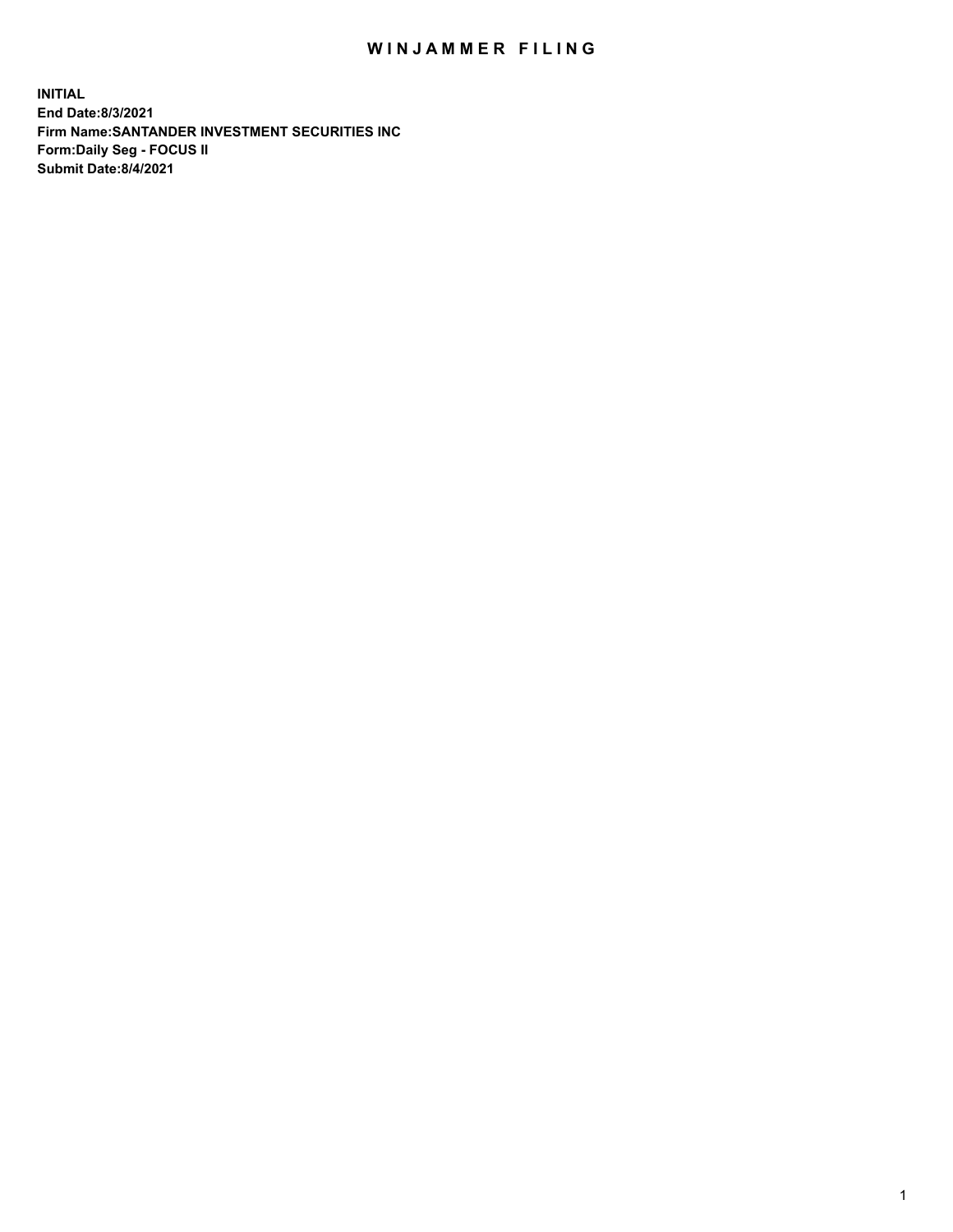**INITIAL End Date:8/3/2021 Firm Name:SANTANDER INVESTMENT SECURITIES INC Form:Daily Seg - FOCUS II Submit Date:8/4/2021 Daily Segregation - Cover Page**

Name of Company **SANTANDER INVESTMENT SECURITIES INC** Contact Name **Richard Ro** Contact Phone Number **(212) 350-3662** Contact Email Address **richard.ro@santander.us** FCM's Customer Segregated Funds Residual Interest Target (choose one): a. Minimum dollar amount: ; or **70,000,000** b. Minimum percentage of customer segregated funds required:% ; or **0** c. Dollar amount range between:and; or **0 0** d. Percentage range of customer segregated funds required between:% and%. **0 0** FCM's Customer Secured Amount Funds Residual Interest Target (choose one): a. Minimum dollar amount: ; or **0** b. Minimum percentage of customer secured funds required:% ; or **0** c. Dollar amount range between:and; or **0 0** d. Percentage range of customer secured funds required between:% and%. **0 0** FCM's Cleared Swaps Customer Collateral Residual Interest Target (choose one): a. Minimum dollar amount: ; or **0** b. Minimum percentage of cleared swaps customer collateral required:% ; or **0** c. Dollar amount range between:and; or **0 0**

d. Percentage range of cleared swaps customer collateral required between:% and%. **0 0**

Attach supporting documents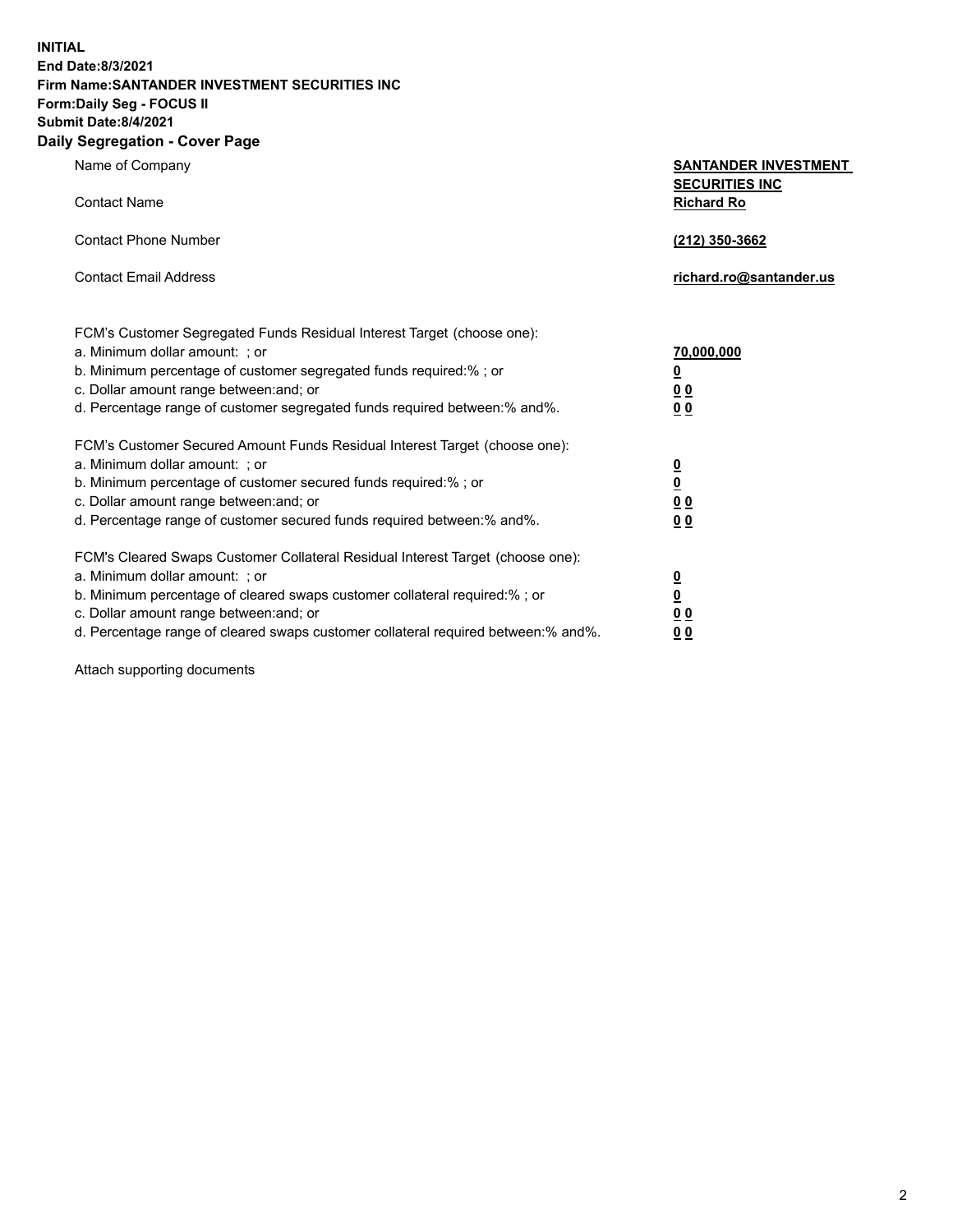## **INITIAL End Date:8/3/2021 Firm Name:SANTANDER INVESTMENT SECURITIES INC Form:Daily Seg - FOCUS II Submit Date:8/4/2021 Daily Segregation - Secured Amounts** Foreign Futures and Foreign Options Secured Amounts

|     | Amount required to be set aside pursuant to law, rule or regulation of a foreign<br>government or a rule of a self-regulatory organization authorized thereunder | $0$ [7305]        |
|-----|------------------------------------------------------------------------------------------------------------------------------------------------------------------|-------------------|
| 1.  | Net ledger balance - Foreign Futures and Foreign Option Trading - All Customers                                                                                  |                   |
|     | A. Cash                                                                                                                                                          | $0$ [7315]        |
|     | B. Securities (at market)                                                                                                                                        | $0$ [7317]        |
| 2.  | Net unrealized profit (loss) in open futures contracts traded on a foreign board of trade                                                                        | $0$ [7325]        |
| 3.  | Exchange traded options                                                                                                                                          |                   |
|     | a. Market value of open option contracts purchased on a foreign board of trade                                                                                   | $0$ [7335]        |
|     | b. Market value of open contracts granted (sold) on a foreign board of trade                                                                                     | $0$ [7337]        |
| 4.  | Net equity (deficit) (add lines 1. 2. and 3.)                                                                                                                    | $0$ [7345]        |
| 5.  | Account liquidating to a deficit and account with a debit balances - gross amount                                                                                | $0$ [7351]        |
|     | Less: amount offset by customer owned securities                                                                                                                 | 0 [7352] 0 [7354] |
| 6.  | Amount required to be set aside as the secured amount - Net Liquidating Equity                                                                                   | $0$ [7355]        |
|     | Method (add lines 4 and 5)                                                                                                                                       |                   |
| 7.  | Greater of amount required to be set aside pursuant to foreign jurisdiction (above) or line<br>6.                                                                | $0$ [7360]        |
|     | FUNDS DEPOSITED IN SEPARATE REGULATION 30.7 ACCOUNTS                                                                                                             |                   |
| 1.  | Cash in banks                                                                                                                                                    |                   |
|     | A. Banks located in the United States                                                                                                                            | $0$ [7500]        |
|     | B. Other banks qualified under Regulation 30.7                                                                                                                   | 0 [7520] 0 [7530] |
| 2.  | Securities                                                                                                                                                       |                   |
|     | A. In safekeeping with banks located in the United States                                                                                                        | $0$ [7540]        |
|     | B. In safekeeping with other banks qualified under Regulation 30.7                                                                                               | 0 [7560] 0 [7570] |
| 3.  | Equities with registered futures commission merchants                                                                                                            |                   |
|     | A. Cash                                                                                                                                                          | $0$ [7580]        |
|     | <b>B.</b> Securities                                                                                                                                             | <u>0</u> [7590]   |
|     | C. Unrealized gain (loss) on open futures contracts                                                                                                              | $0$ [7600]        |
|     | D. Value of long option contracts                                                                                                                                | $0$ [7610]        |
|     | E. Value of short option contracts                                                                                                                               | 0 [7615] 0 [7620] |
| 4.  | Amounts held by clearing organizations of foreign boards of trade                                                                                                |                   |
|     | A. Cash                                                                                                                                                          | $0$ [7640]        |
|     | <b>B.</b> Securities                                                                                                                                             | <u>0</u> [7650]   |
|     | C. Amount due to (from) clearing organization - daily variation                                                                                                  | $0$ [7660]        |
|     | D. Value of long option contracts                                                                                                                                | $0$ [7670]        |
|     | E. Value of short option contracts                                                                                                                               | 0 [7675] 0 [7680] |
| 5.  | Amounts held by members of foreign boards of trade                                                                                                               |                   |
|     | A. Cash                                                                                                                                                          | $0$ [7700]        |
|     | <b>B.</b> Securities                                                                                                                                             | $0$ [7710]        |
|     | C. Unrealized gain (loss) on open futures contracts                                                                                                              | $0$ [7720]        |
|     | D. Value of long option contracts                                                                                                                                | $0$ [7730]        |
|     | E. Value of short option contracts                                                                                                                               | 0 [7735] 0 [7740] |
| 6.  | Amounts with other depositories designated by a foreign board of trade                                                                                           | 0 [7760]          |
| 7.  | Segregated funds on hand                                                                                                                                         | $0$ [7765]        |
| 8.  | Total funds in separate section 30.7 accounts                                                                                                                    | $0$ [7770]        |
| 9.  | Excess (deficiency) Set Aside for Secured Amount (subtract line 7 Secured Statement                                                                              | $0$ [7380]        |
|     | Page 1 from Line 8)                                                                                                                                              |                   |
| 10. | Management Target Amount for Excess funds in separate section 30.7 accounts                                                                                      | $0$ [7780]        |
| 11. | Excess (deficiency) funds in separate 30.7 accounts over (under) Management Target                                                                               | $0$ [7785]        |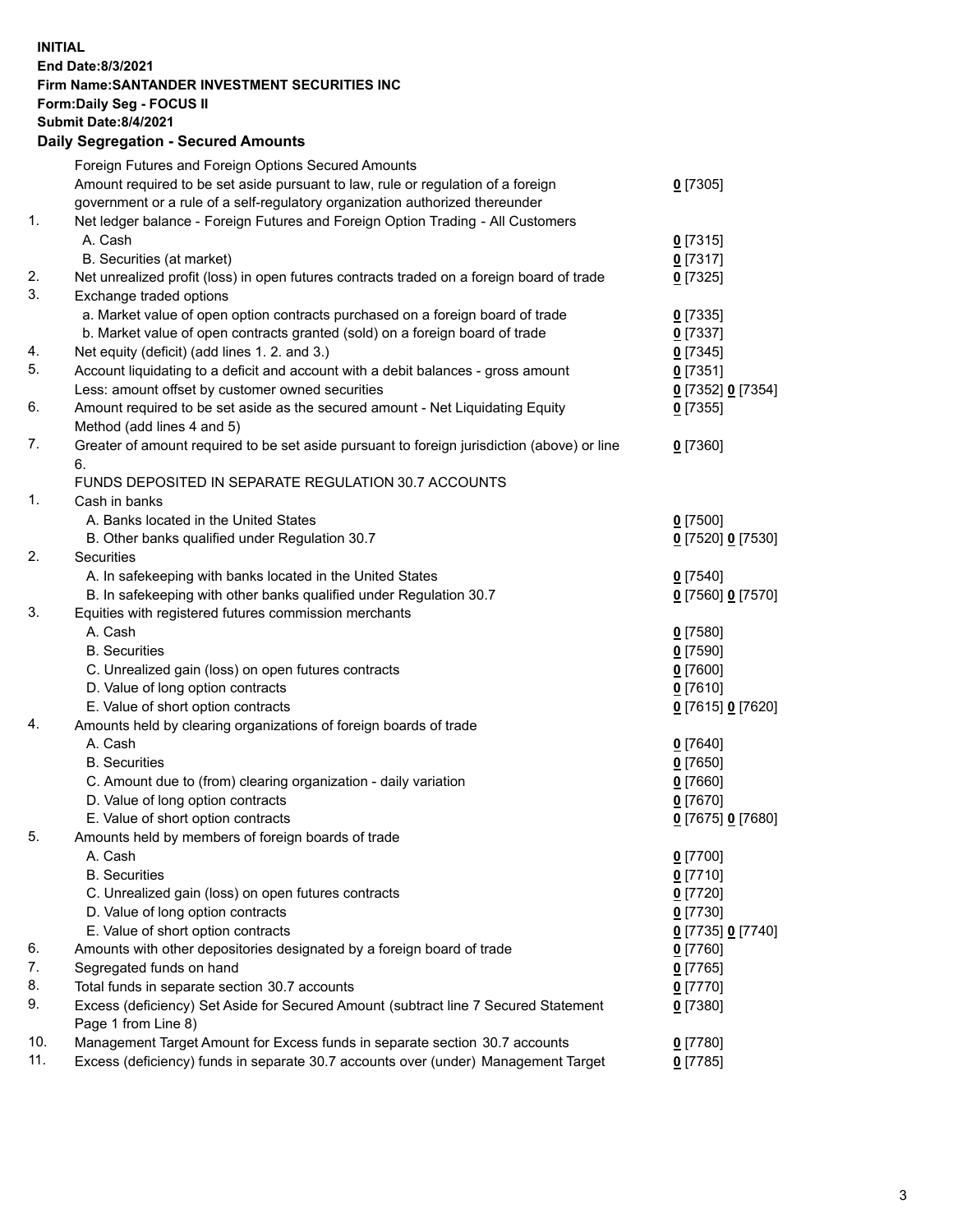| Daily Segregation - Segregation Statement<br>SEGREGATION REQUIREMENTS(Section 4d(2) of the CEAct)<br>1.<br>Net ledger balance<br>A. Cash<br>2,429,285,969 [7010]<br>B. Securities (at market)<br>$0$ [7020]<br>2.<br>Net unrealized profit (loss) in open futures contracts traded on a contract market<br>-326,673,557 [7030]<br>3.<br>Exchange traded options<br>A. Add market value of open option contracts purchased on a contract market<br>39,790,237 [7032]<br>B. Deduct market value of open option contracts granted (sold) on a contract market<br>-44,185,866 [7033]<br>4.<br>Net equity (deficit) (add lines 1, 2 and 3)<br>2,098,216,783 [7040]<br>5.<br>Accounts liquidating to a deficit and accounts with<br>debit balances - gross amount<br>$0$ [7045]<br>Less: amount offset by customer securities<br>$0$ [7047] $0$ [7050]<br>6.<br>Amount required to be segregated (add lines 4 and 5)<br>2,098,216,783 [7060]<br>FUNDS IN SEGREGATED ACCOUNTS<br>7.<br>Deposited in segregated funds bank accounts<br>A. Cash<br>262,893,895 [7070] |
|--------------------------------------------------------------------------------------------------------------------------------------------------------------------------------------------------------------------------------------------------------------------------------------------------------------------------------------------------------------------------------------------------------------------------------------------------------------------------------------------------------------------------------------------------------------------------------------------------------------------------------------------------------------------------------------------------------------------------------------------------------------------------------------------------------------------------------------------------------------------------------------------------------------------------------------------------------------------------------------------------------------------------------------------------------------|
|                                                                                                                                                                                                                                                                                                                                                                                                                                                                                                                                                                                                                                                                                                                                                                                                                                                                                                                                                                                                                                                              |
|                                                                                                                                                                                                                                                                                                                                                                                                                                                                                                                                                                                                                                                                                                                                                                                                                                                                                                                                                                                                                                                              |
|                                                                                                                                                                                                                                                                                                                                                                                                                                                                                                                                                                                                                                                                                                                                                                                                                                                                                                                                                                                                                                                              |
|                                                                                                                                                                                                                                                                                                                                                                                                                                                                                                                                                                                                                                                                                                                                                                                                                                                                                                                                                                                                                                                              |
|                                                                                                                                                                                                                                                                                                                                                                                                                                                                                                                                                                                                                                                                                                                                                                                                                                                                                                                                                                                                                                                              |
|                                                                                                                                                                                                                                                                                                                                                                                                                                                                                                                                                                                                                                                                                                                                                                                                                                                                                                                                                                                                                                                              |
|                                                                                                                                                                                                                                                                                                                                                                                                                                                                                                                                                                                                                                                                                                                                                                                                                                                                                                                                                                                                                                                              |
|                                                                                                                                                                                                                                                                                                                                                                                                                                                                                                                                                                                                                                                                                                                                                                                                                                                                                                                                                                                                                                                              |
|                                                                                                                                                                                                                                                                                                                                                                                                                                                                                                                                                                                                                                                                                                                                                                                                                                                                                                                                                                                                                                                              |
|                                                                                                                                                                                                                                                                                                                                                                                                                                                                                                                                                                                                                                                                                                                                                                                                                                                                                                                                                                                                                                                              |
|                                                                                                                                                                                                                                                                                                                                                                                                                                                                                                                                                                                                                                                                                                                                                                                                                                                                                                                                                                                                                                                              |
|                                                                                                                                                                                                                                                                                                                                                                                                                                                                                                                                                                                                                                                                                                                                                                                                                                                                                                                                                                                                                                                              |
|                                                                                                                                                                                                                                                                                                                                                                                                                                                                                                                                                                                                                                                                                                                                                                                                                                                                                                                                                                                                                                                              |
|                                                                                                                                                                                                                                                                                                                                                                                                                                                                                                                                                                                                                                                                                                                                                                                                                                                                                                                                                                                                                                                              |
|                                                                                                                                                                                                                                                                                                                                                                                                                                                                                                                                                                                                                                                                                                                                                                                                                                                                                                                                                                                                                                                              |
|                                                                                                                                                                                                                                                                                                                                                                                                                                                                                                                                                                                                                                                                                                                                                                                                                                                                                                                                                                                                                                                              |
| B. Securities representing investments of customers' funds (at market)<br>$0$ [7080]                                                                                                                                                                                                                                                                                                                                                                                                                                                                                                                                                                                                                                                                                                                                                                                                                                                                                                                                                                         |
| C. Securities held for particular customers or option customers in lieu of cash (at<br>$0$ [7090]                                                                                                                                                                                                                                                                                                                                                                                                                                                                                                                                                                                                                                                                                                                                                                                                                                                                                                                                                            |
| market)                                                                                                                                                                                                                                                                                                                                                                                                                                                                                                                                                                                                                                                                                                                                                                                                                                                                                                                                                                                                                                                      |
| 8.<br>Margins on deposit with derivatives clearing organizations of contract markets                                                                                                                                                                                                                                                                                                                                                                                                                                                                                                                                                                                                                                                                                                                                                                                                                                                                                                                                                                         |
| A. Cash<br>1,881,387,262 [7100]                                                                                                                                                                                                                                                                                                                                                                                                                                                                                                                                                                                                                                                                                                                                                                                                                                                                                                                                                                                                                              |
| B. Securities representing investments of customers' funds (at market)<br>$0$ [7110]                                                                                                                                                                                                                                                                                                                                                                                                                                                                                                                                                                                                                                                                                                                                                                                                                                                                                                                                                                         |
| C. Securities held for particular customers or option customers in lieu of cash (at<br>$0$ [7120]                                                                                                                                                                                                                                                                                                                                                                                                                                                                                                                                                                                                                                                                                                                                                                                                                                                                                                                                                            |
| market)                                                                                                                                                                                                                                                                                                                                                                                                                                                                                                                                                                                                                                                                                                                                                                                                                                                                                                                                                                                                                                                      |
| 9.<br>Net settlement from (to) derivatives clearing organizations of contract markets<br>29,668,044 [7130]                                                                                                                                                                                                                                                                                                                                                                                                                                                                                                                                                                                                                                                                                                                                                                                                                                                                                                                                                   |
| 10.<br>Exchange traded options                                                                                                                                                                                                                                                                                                                                                                                                                                                                                                                                                                                                                                                                                                                                                                                                                                                                                                                                                                                                                               |
| A. Value of open long option contracts<br>39,790,237 [7132]                                                                                                                                                                                                                                                                                                                                                                                                                                                                                                                                                                                                                                                                                                                                                                                                                                                                                                                                                                                                  |
| B. Value of open short option contracts<br>44, 185, 866 [7133]                                                                                                                                                                                                                                                                                                                                                                                                                                                                                                                                                                                                                                                                                                                                                                                                                                                                                                                                                                                               |
| 11.<br>Net equities with other FCMs                                                                                                                                                                                                                                                                                                                                                                                                                                                                                                                                                                                                                                                                                                                                                                                                                                                                                                                                                                                                                          |
| A. Net liquidating equity<br>$0$ [7140]                                                                                                                                                                                                                                                                                                                                                                                                                                                                                                                                                                                                                                                                                                                                                                                                                                                                                                                                                                                                                      |
| B. Securities representing investments of customers' funds (at market)<br>$0$ [7160]                                                                                                                                                                                                                                                                                                                                                                                                                                                                                                                                                                                                                                                                                                                                                                                                                                                                                                                                                                         |
| C. Securities held for particular customers or option customers in lieu of cash (at<br>$0$ [7170]                                                                                                                                                                                                                                                                                                                                                                                                                                                                                                                                                                                                                                                                                                                                                                                                                                                                                                                                                            |
| market)                                                                                                                                                                                                                                                                                                                                                                                                                                                                                                                                                                                                                                                                                                                                                                                                                                                                                                                                                                                                                                                      |
| 12.<br>Segregated funds on hand<br>$0$ [7150]                                                                                                                                                                                                                                                                                                                                                                                                                                                                                                                                                                                                                                                                                                                                                                                                                                                                                                                                                                                                                |
| 13.<br>Total amount in segregation (add lines 7 through 12)<br>2,169,553,572 [7180]<br>14.                                                                                                                                                                                                                                                                                                                                                                                                                                                                                                                                                                                                                                                                                                                                                                                                                                                                                                                                                                   |
| Excess (deficiency) funds in segregation (subtract line 6 from line 13)<br>71,336,789 [7190]<br>15.                                                                                                                                                                                                                                                                                                                                                                                                                                                                                                                                                                                                                                                                                                                                                                                                                                                                                                                                                          |
| Management Target Amount for Excess funds in segregation<br>70,000,000 [7194]<br>16.<br>Excess (deficiency) funds in segregation over (under) Management Target Amount<br>1,336,789 [7198]                                                                                                                                                                                                                                                                                                                                                                                                                                                                                                                                                                                                                                                                                                                                                                                                                                                                   |
| <b>Excess</b>                                                                                                                                                                                                                                                                                                                                                                                                                                                                                                                                                                                                                                                                                                                                                                                                                                                                                                                                                                                                                                                |